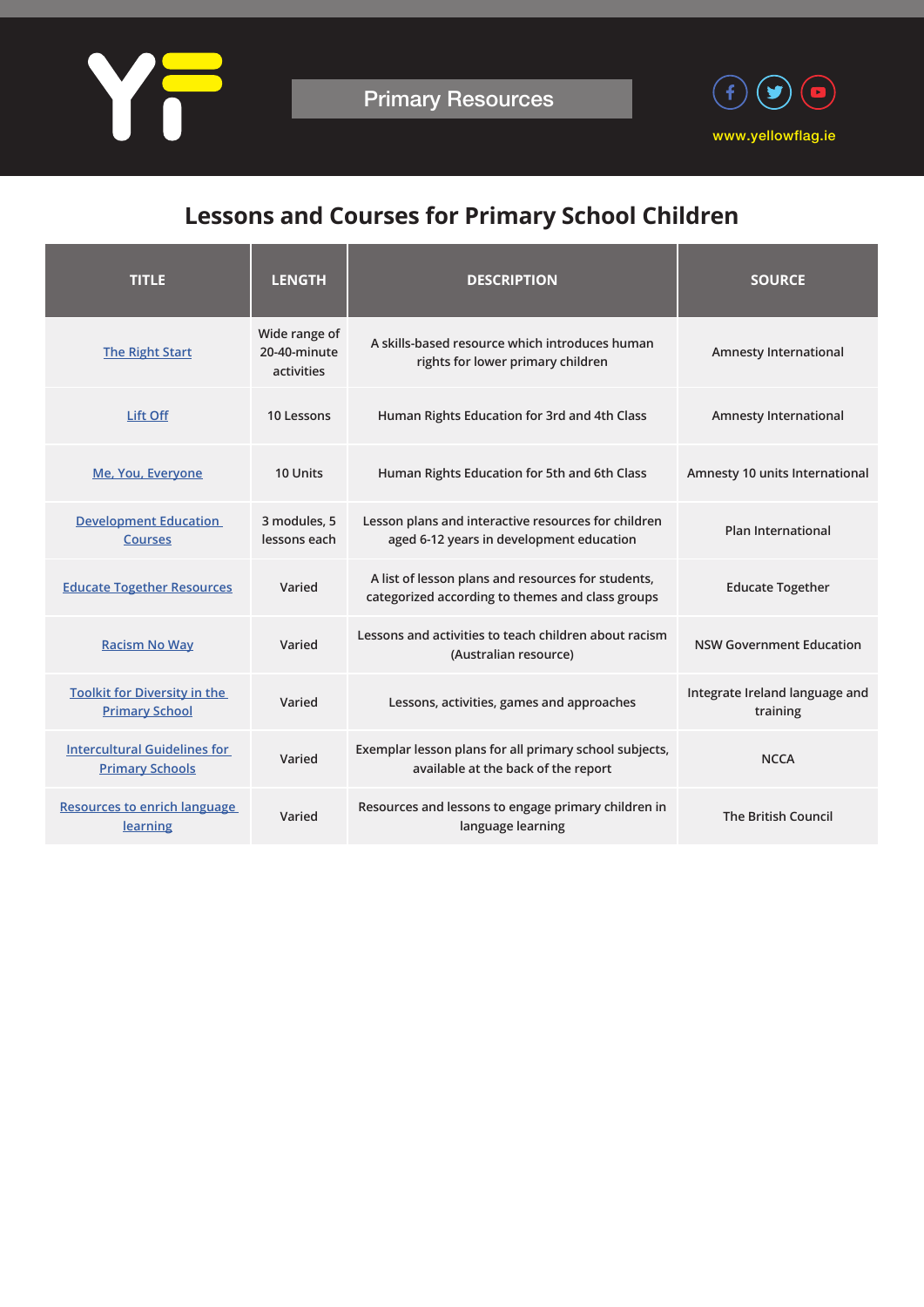## **Texts and Activities to support learning on Yellow Flag themes**

| <b>TITLE</b>                                                             | <b>DESCRIPTION</b>                                                                                            | <b>SOURCE</b>                                                                                                      |
|--------------------------------------------------------------------------|---------------------------------------------------------------------------------------------------------------|--------------------------------------------------------------------------------------------------------------------|
| <b>Intercultural Games and Resources</b>                                 | <b>Games &amp; Activities</b>                                                                                 | Wilderdom                                                                                                          |
| <b>Kids Corner, Europe</b>                                               | Games, quizzes and information for kids about EU states                                                       | Europa.eu                                                                                                          |
| <b>Activity Village</b>                                                  | Website which includes intercultural activities, worksheets<br>and games                                      | Activityvillage.co.uk                                                                                              |
| <b>Kids National Geographic</b>                                          | Games, worksheets, information and videos on different<br>countries and cultures                              | <b>National Geographic</b>                                                                                         |
| <b>Human Rights Stories for National</b><br><b>Schools</b>               | Stories of Human Rights defenders for National Schools                                                        | Amnesty International                                                                                              |
| <b>Be Fair</b>                                                           | Website and colourful resources to promote a school culture<br>where everyone is fair and respectful          | Children's Research Centre and the<br><b>Children Migration and Diversity</b><br><b>Project in Trinity College</b> |
| <b>Book seller specializing in books</b><br>about equality and diversity | Story books to purchase for kids about equality, diversity and<br>inclusion                                   | Letterbox Library                                                                                                  |
| 393 'perspective texts' for different<br>age groups                      | Teaching Tolerance: Links to films, writing, poetry, photos<br>etc. to explore diversity themes               | <b>Teaching Tolerance (US Resource)</b>                                                                            |
| List of culturally diverse children's<br>books                           | Diverse voices: the 50 best culturally diverse children's books<br>for kids and teens                         | The Guardian Newspaper                                                                                             |
| <b>Children's Library</b>                                                | Free international online library, access to digital books for<br>children, includes many intercultural books | International Children's Digital<br>Library                                                                        |
| A painter named Kennedy                                                  | Story and pictures about a painter from Mombasa                                                               | <b>Teaching Tolerance</b>                                                                                          |
| <b>BBC made resources for schools</b>                                    | Includes films and other resources that link with intercultural<br>themes                                     | Range of resources for all subjects<br>that link with intercultural themes                                         |
| <b>Show Racism the Red Card video</b>                                    | Video about racism and what groups are doing to tackle it in<br>Ireland                                       | Show Racism the Red Card                                                                                           |
| <b>Show Racism the Red Card</b>                                          | School programme with links to activities and lessons to<br>address racism through sport                      | <b>Show Racism the Red Card</b>                                                                                    |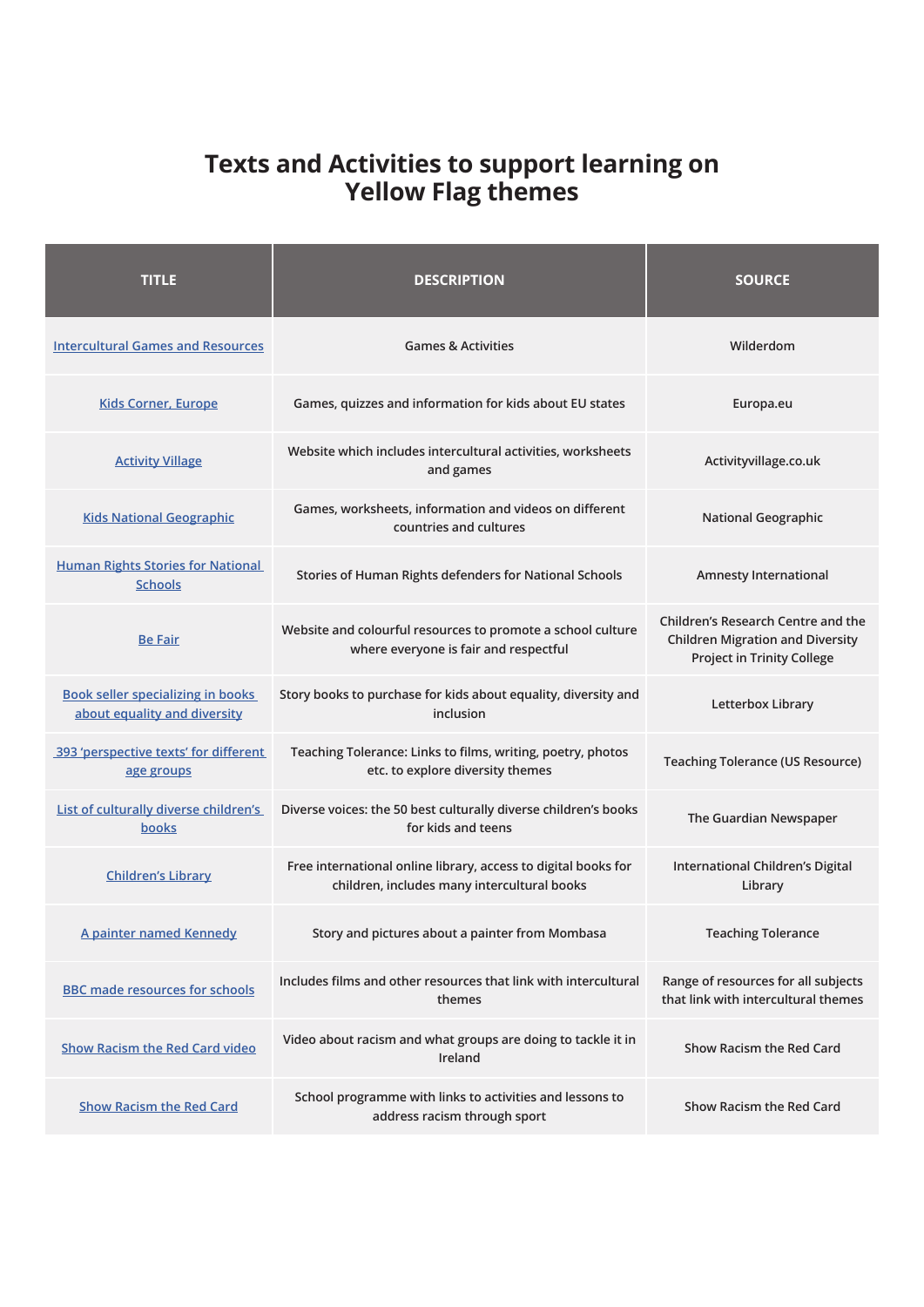## **Texts and resources that can be used and adapted to learn about Traveller Culture**

| <b>TITLE</b>                                                              | <b>TYPE</b>                         | <b>DESCRIPTION</b>                                                                                   |  |
|---------------------------------------------------------------------------|-------------------------------------|------------------------------------------------------------------------------------------------------|--|
| <b>Travellers Voice Magazine</b>                                          | Magazine                            | News and features about Travellers and Roma                                                          |  |
| <b>Traveller Culture and Heritage</b>                                     | <b>Fact Sheet</b>                   | Fact sheet about Traveller Culture and Heritage                                                      |  |
| <b>Coppers and Brass</b>                                                  | <b>Music Documentary</b>            | Contribution of Irish Travellers to Traditional Irish Music                                          |  |
| A Heritage Ahead, Cultural Action<br>and Travellers                       | <b>Book</b>                         | Chapters on Traveller History, language and oral tradition                                           |  |
| A list of books about Traveller<br>Culture                                | List                                | List compiled by Meath Travellers Workshops                                                          |  |
| <b>Inspiring Traveller Women</b>                                          | <b>Book</b>                         | Book about inspiring women in the Traveller community, their personal<br>stories                     |  |
| <b>Inspiring Traveller Men</b>                                            | <b>Book</b>                         | Book about inspiring men in the Traveller community, their personal<br>stories                       |  |
| <b>Traveller Writer Series 2010</b>                                       | <b>Book</b>                         | Stories, articles and thoughts written by Travellers                                                 |  |
| <b>Working with Young Travellers</b>                                      | <b>Book</b>                         | Information about Travellers, statistics and issues faced by Travellers,<br>written in plain English |  |
| <b>Challenging the Myths about</b><br><b>Travellers</b>                   | Leaflet                             | Common myths about Travellers challenged                                                             |  |
| <b>Travellers formally recognised as an</b><br>ethnic group               | Newspaper Article                   | Irish times newspaper article                                                                        |  |
| <b>Posters in relation to Travellers</b>                                  | <b>Posters</b>                      | Posters developed by Pavee Point                                                                     |  |
| <b>News article and video</b><br>clip about Traveller DNA and<br>identity | News article and news<br>video clip | DNA and identity of Irish Travellers                                                                 |  |
| <b>Traveller young girl talks about how</b><br>she enjoys coder dojo      | Video                               | Young girl talking about Coder Dojo and her Traveller identity                                       |  |
| <b>Irish Traveller Movement</b>                                           | Website                             | Accurate information in relation to Travellers and Roma people in<br>Ireland                         |  |
| <b>Pavee Point</b>                                                        | Website                             | Accurate information in relation to Travellers and Roma people in<br>Ireland                         |  |
| <b>Books for kids that depict Travellers</b>                              | <b>Story books</b>                  | Books to buy that depict Traveller Culture                                                           |  |